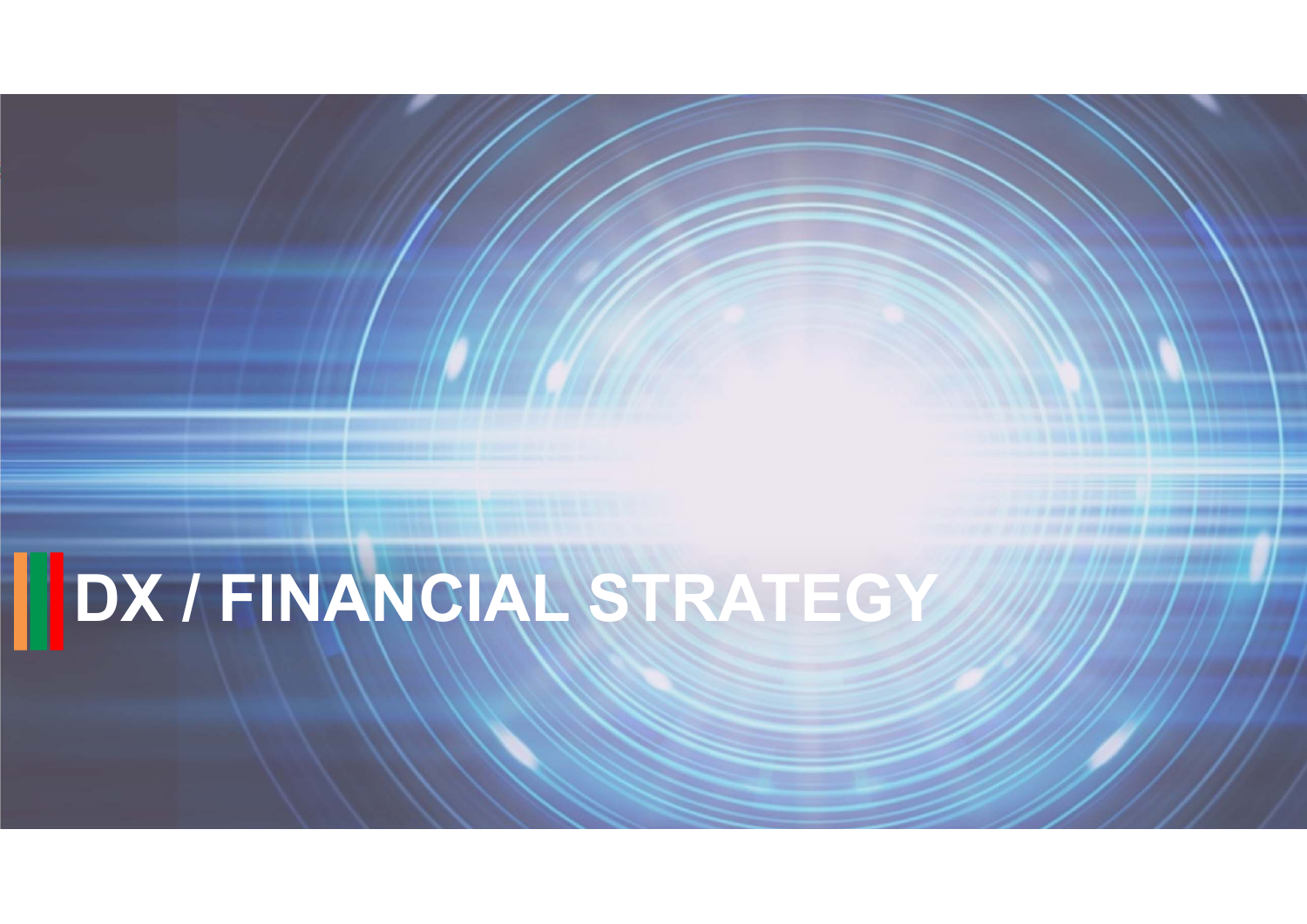# Last Mile Measures (Ideal Image)





### The sales scale of the entire Group will reach approx. 600 billion yen by FY2026.

Copyright (C) 2021 Seven & i Holdings Co., Ltd. All Rights Reserved. \*2BOPIS: Buy Online Pick-up In Store \*1 *e.Depa-Chika*: online department store with food section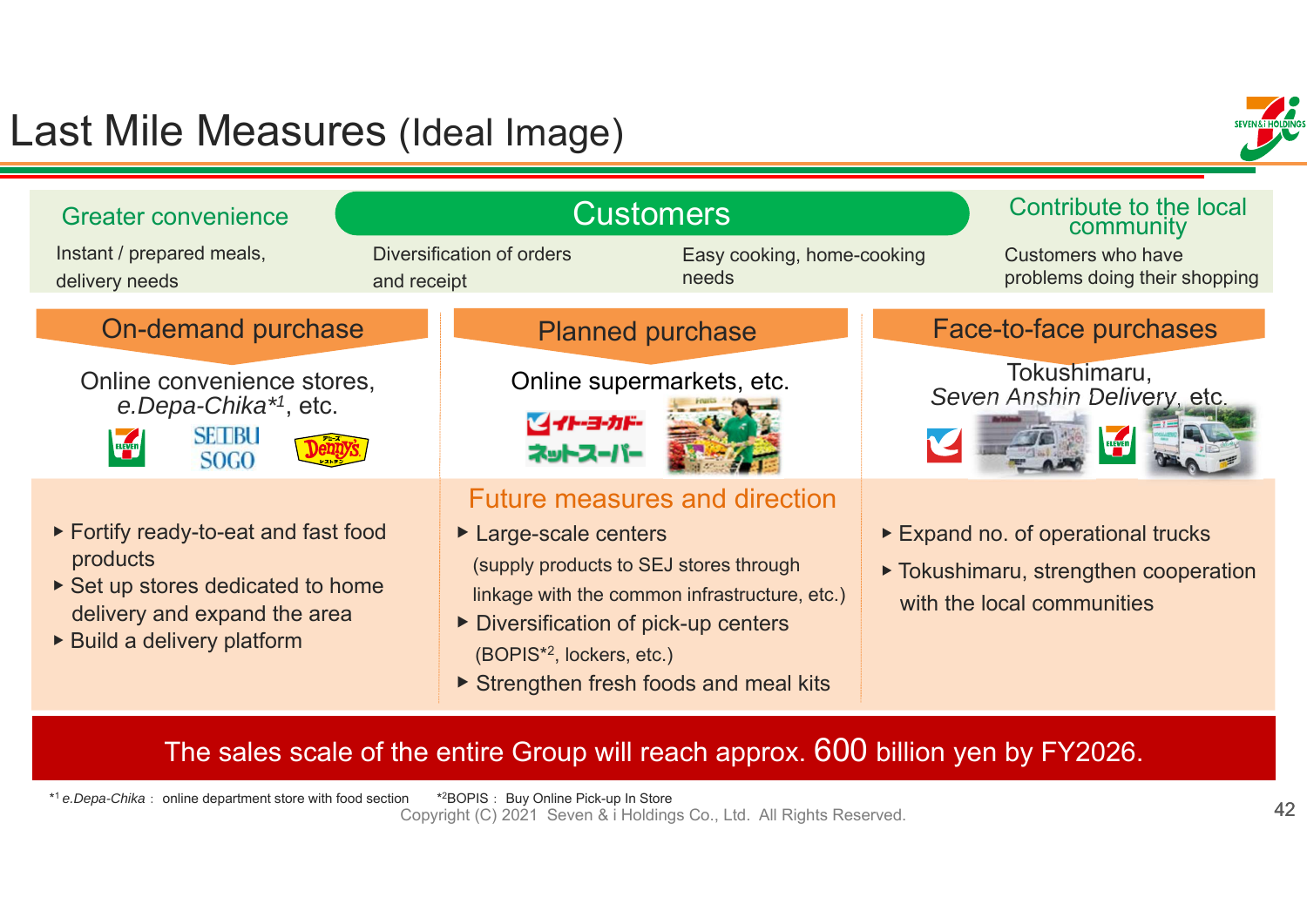

|                                                   | <b>FY2021</b>                                                                                | <b>FY2022</b>                                                                            | <b>FY2023</b>                                  | From FY2024                                            |
|---------------------------------------------------|----------------------------------------------------------------------------------------------|------------------------------------------------------------------------------------------|------------------------------------------------|--------------------------------------------------------|
| <b>ELEVEN</b><br>Online convenience<br>stores     | In-house manufacturing<br>development / PoC (real-<br>time inventory linkage, etc.)          | Store expansion<br>$\blacktriangleright$ 1,000 stores                                    |                                                | $\blacktriangleright$ Nationwide expansion<br>(FY2026) |
| Denny's home<br>delivery                          | In-house manufacturing development / PoC<br>(set up stores dedicated to home delivery, etc.) |                                                                                          | Expansion of stores dedicated to home delivery |                                                        |
| <b>SETBU</b><br>S <sub>O</sub> GO<br>e.Depa-Chika |                                                                                              | <b>Building the Last Mile DX Platform</b><br>In-house manufacturing<br>development / PoC | Start of services (planned)                    |                                                        |
| イト・ヨ・カドー<br>ネットスーパー<br>Online supermarket         | Online supermarket Nishi-Nippori PoC                                                         | (optimization of delivery mechanism, pick-up lockers, etc.)                              |                                                | <b>Shin-Yokohama Center</b><br>operation               |

Copyright (C) 2021 Seven & i Holdings Co., Ltd. All Rights Reserved.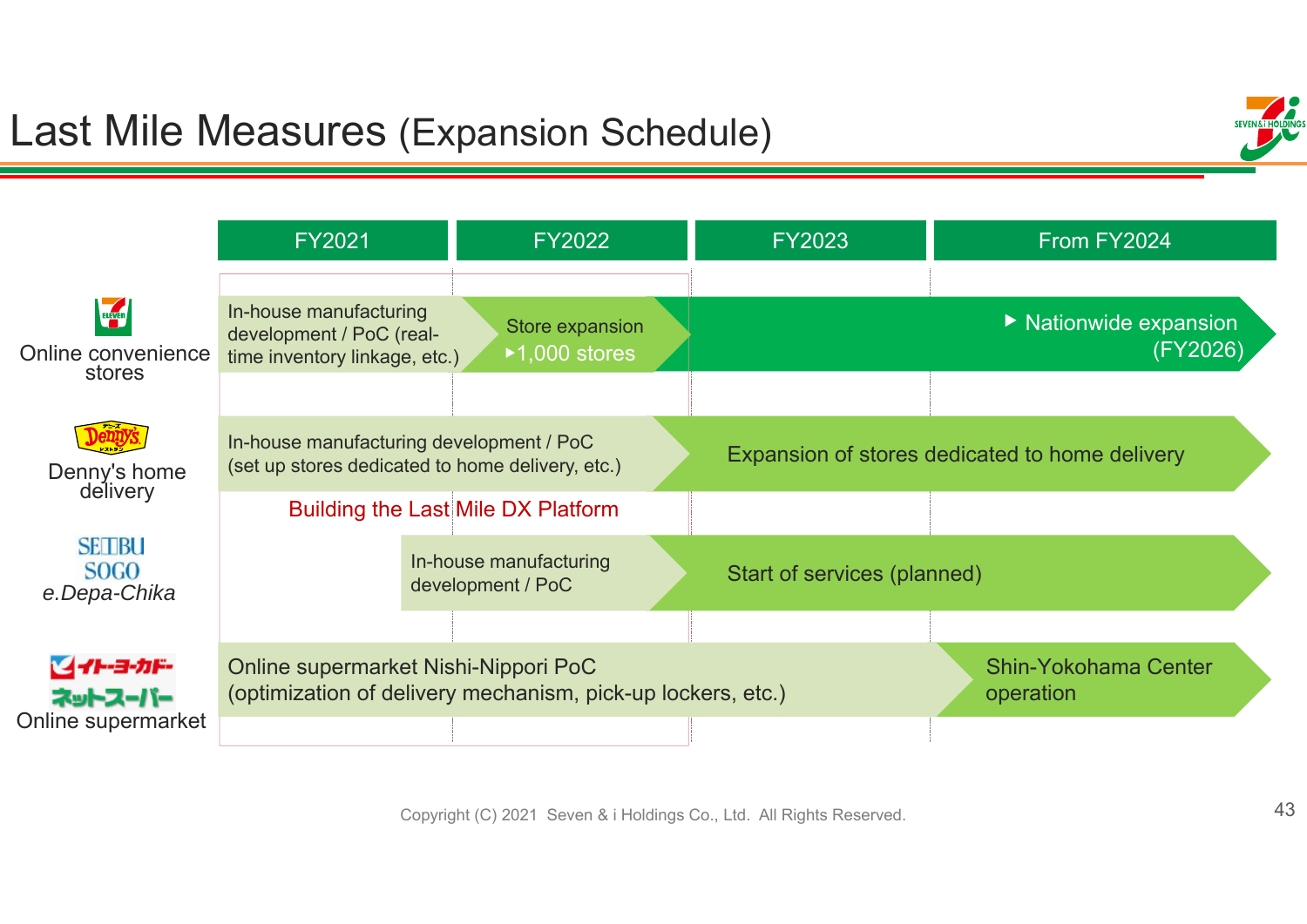#### Last Mile Measures (Optimization of Delivery) ■ Ideal image of the Last One Mile DX Platform **Customers** Last Mile DX platform Orders Four core technologies **SETBU** ELEVEN **・・・SOGO** 1) Vehicle / driver variances Group company EC sites 2) Delivery route optimization Products Last Mile DX platform (Optimization through AI delivery control) 3) Dynamic pricing of shipping charges Shipping resources 4) Pick-up location / time optimization proposal Pick-up Drivers Vehicles **locations**

## AI delivery control reduces delivery distances by approx. 40% and the number of vehicles by approx. 45%\*

\* Tested AI-based mixed loading function, route optimization function, and vehicle optimization function in the Shinagawa area (December 2020)

Copyright (C) 2021 Seven & i Holdings Co., Ltd. All Rights Reserved. <sup>44</sup>